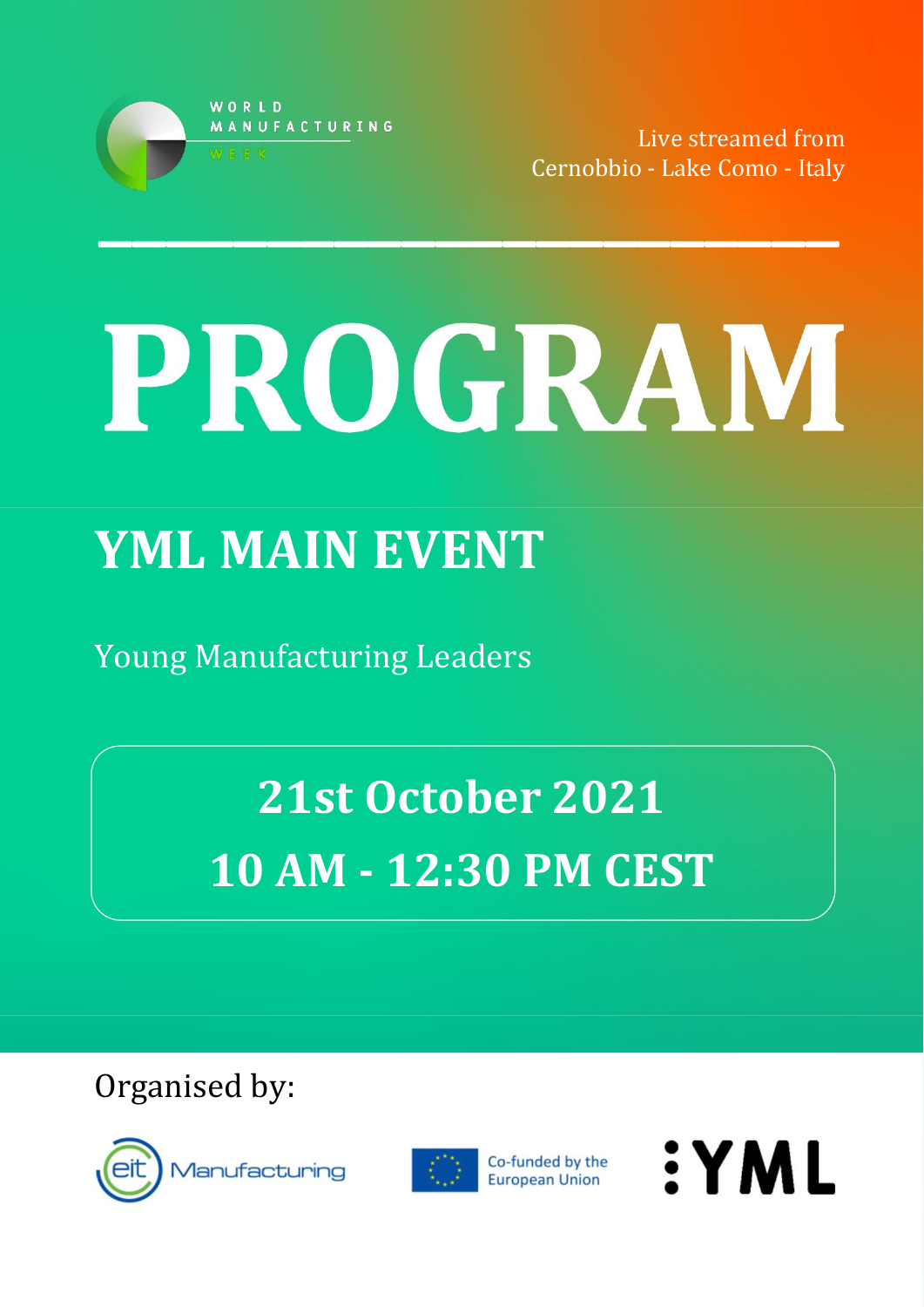# **PROGRAM**

| <b>10 AM</b><br><b>10:05 AM CEST</b> | Welcome<br><b>Marco Taisch, Professor of Digital and Sustainable</b><br>Manufacturing at Politecnico di Milano and<br>Scientific Chairman of the World Manufacturing<br>Forum                     |
|--------------------------------------|---------------------------------------------------------------------------------------------------------------------------------------------------------------------------------------------------|
| 10:05 AM<br><b>10:10 AM CEST</b>     | <b>Introduction</b><br>Paola Fantini,<br>Director of Education<br>- EIT<br>Manufacturing                                                                                                          |
| 10:10 AM<br><b>10:15 AM CEST</b>     | <b>Project presentation</b><br><b>Marco Taisch, Professor of Digital and Sustainable</b><br>Manufacturing at Politecnico di Milano and<br>Scientific Chairman of the World Manufacturing<br>Forum |
| 10:15 AM<br><b>10:25 AM CEST</b>     | <b>Keynote Young Entrepreneurship and</b><br>Innovation<br>Giorgia Munari, President of Gruppo Giovani<br>Imprenditori dell'Unione degli Industriali della<br>Provincia di Varese                 |

**\_\_\_\_\_\_\_\_\_\_\_\_\_\_\_\_\_\_\_\_\_\_\_\_\_\_\_\_\_\_\_\_\_\_\_\_\_\_\_\_\_\_\_\_\_\_\_\_\_\_\_\_\_\_\_\_\_\_\_\_\_\_\_\_\_\_\_\_\_\_\_\_\_\_\_\_**





Co-funded by the<br>European Union

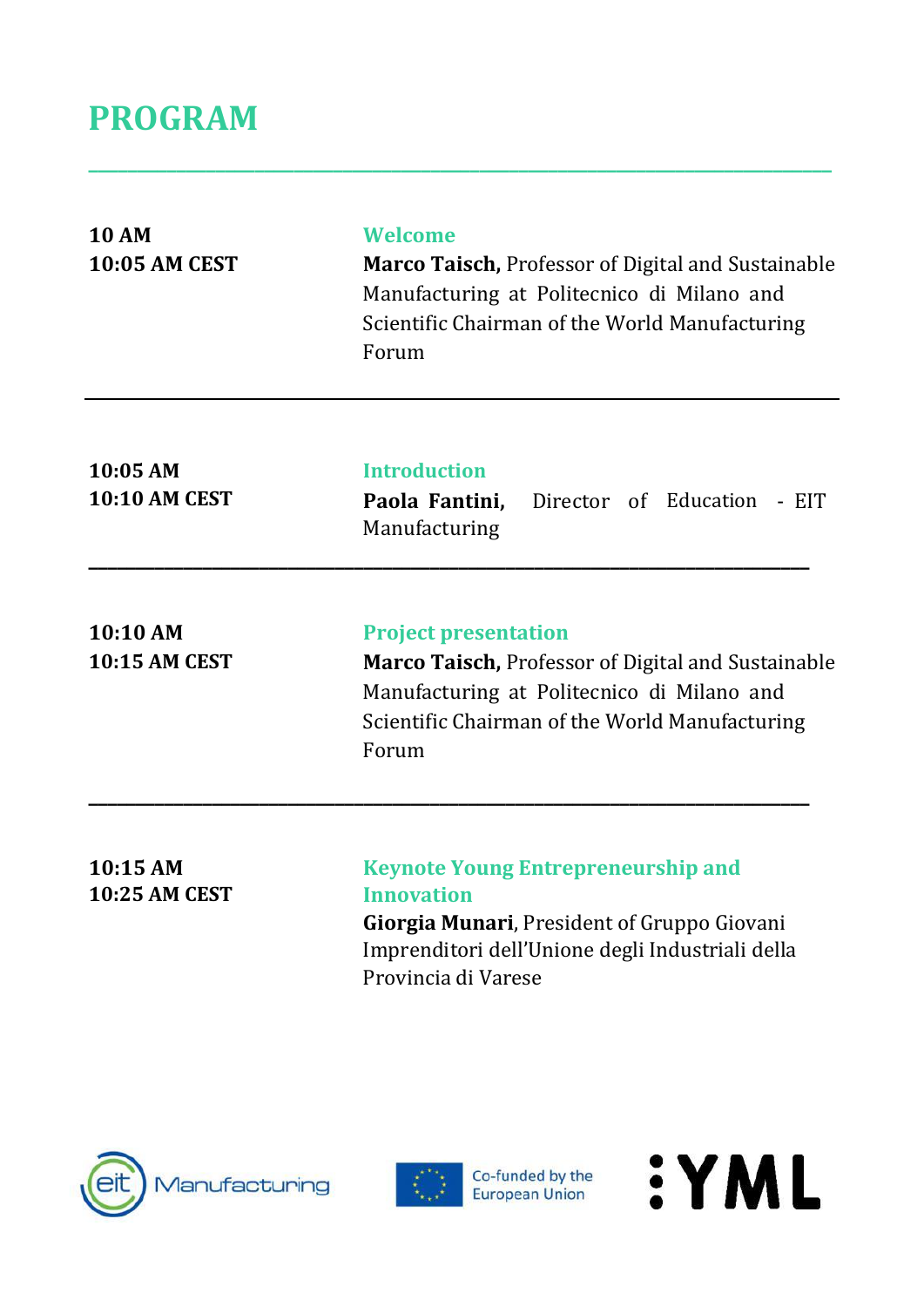### **PROGRAM**

| 10:25 AM<br><b>11:00 AM CEST</b>     | <b>Roundtable YMLs as Innovators</b><br><b>Alessio Fino</b> , Bachelor's Degree<br>Student<br>Politecnico di Torino<br><b>Felix Ferk, Master's Degree Student - Technical</b><br>University Braunschweig<br><b>Dickinson</b> , Principal<br>Andrew<br>Investigator<br>&Research Engineer - University College Dublin<br>Jacopo Farina, Strategic Partnerships Expert -<br><b>Vodafone Business Italy</b> |
|--------------------------------------|----------------------------------------------------------------------------------------------------------------------------------------------------------------------------------------------------------------------------------------------------------------------------------------------------------------------------------------------------------------------------------------------------------|
|                                      | <b>Questions &amp; Answers</b>                                                                                                                                                                                                                                                                                                                                                                           |
| <b>11 AM</b><br><b>11:10 AM CEST</b> | <b>Awarding - YML Innovation Contest on 3D</b><br><b>Printing</b><br>Libor Beránek, Director of the Department of<br>Machining, Process Planning and Metrology - CTU<br>in Prague                                                                                                                                                                                                                        |
|                                      |                                                                                                                                                                                                                                                                                                                                                                                                          |

**\_\_\_\_\_\_\_\_\_\_\_\_\_\_\_\_\_\_\_\_\_\_\_\_\_\_\_\_\_\_\_\_\_\_\_\_\_\_\_\_\_\_\_\_\_\_\_\_\_\_\_\_\_\_\_\_\_\_\_\_\_\_\_\_\_\_\_\_\_\_\_\_\_\_\_\_**

**11:10 AM 11:30 AM CEST** **Keynote Gender equality, diversity and inclusion in Manufacturing Carlotta Dainese,** Digital Strategy & Innovation Lab Director - Prysmian Group





Co-funded by the<br>European Union